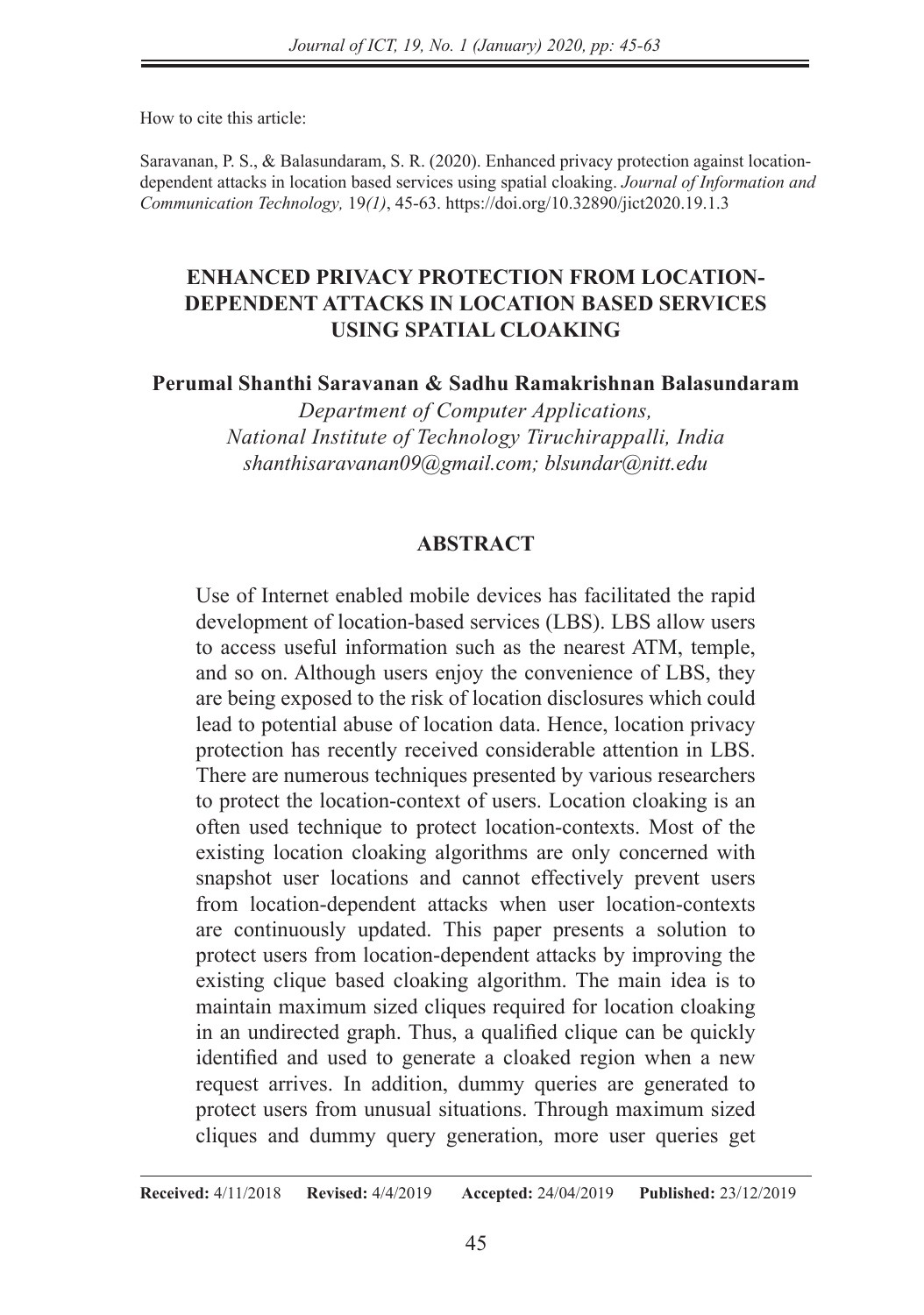cloaked within a reasonable amount of time, thereby providing better privacy protection when using LBS applications. The experimental results showed that the proposed cloaking algorithm outperformed existing algorithms such as IClique, OptClique and MMBClique in terms of its cloaking success rate and processing time.

**Keywords:** Location based services, location-dependent attacks, privacy preservation, spatial cloaking

### **INTRODUCTION**

Advances in information and communication technologies (ICTs) have revolutionized the way in which people perform their activities and obtain benefits from automated services. Especially mobile technologies have paved the way for getting details of services in less time; wherever the requester may be, and whenever the need arises. Location Based Services (LBSs) are a growing category of mobile applications that enable information services to be accessible with the help of mobile devices through the mobile network and to make use of the location of the mobile device. Though mobile users get benefits from the LBS applications, they have to expose their location-context to service providers (Bamba, Liu, Pesti, & Wang, 2008; Du, Xu, Tang, & Hu, 2007; Xu, Teo, Tan, & Agarwal, 2009). Malicious service providers through location-context, can determine users' life style, personal details and in extreme cases, track individuals (Cheng, Zhang, Bertino, & Prabhakar, 2006; Ghinita, Kalnis, Khoshgozaran, Shahabi, & Tan, 2008; Chow & Mokbel, 2009; Lin, Zakariah, & Mohamed, 2010; Pan & Meng, 2013; Shanthi & Balasundaram, 2015). This violates the privacy of users. Hence the location-context must be protected from adversaries, including malicious service providers (Kalnis, Ghinita, Mouratidis, & Papadias, 2007).

An efficient way to protect users is to blur the actual location-context into a cloaked region (CR) which preserves location k-anonymity property (Mokbel, Chow, & Aref, 2006; Um, Kim, & Chang, 2010; Pan, Xu, & Meng, 2012). Gruteser and Grunwald (2003) have incorporated the k-anonymity mechanism of relational databases to protect the user's location privacy. In the relational database, k-anonymity (Sweeney, 2002) used in the context of privacy preservation means that for each tuple, there is at least k-1 similar tuples. Whereas in location privacy, k-anonymity (Xu & Cai, 2007) means that for each user, there is at least k-1 users of the same location. That is to say,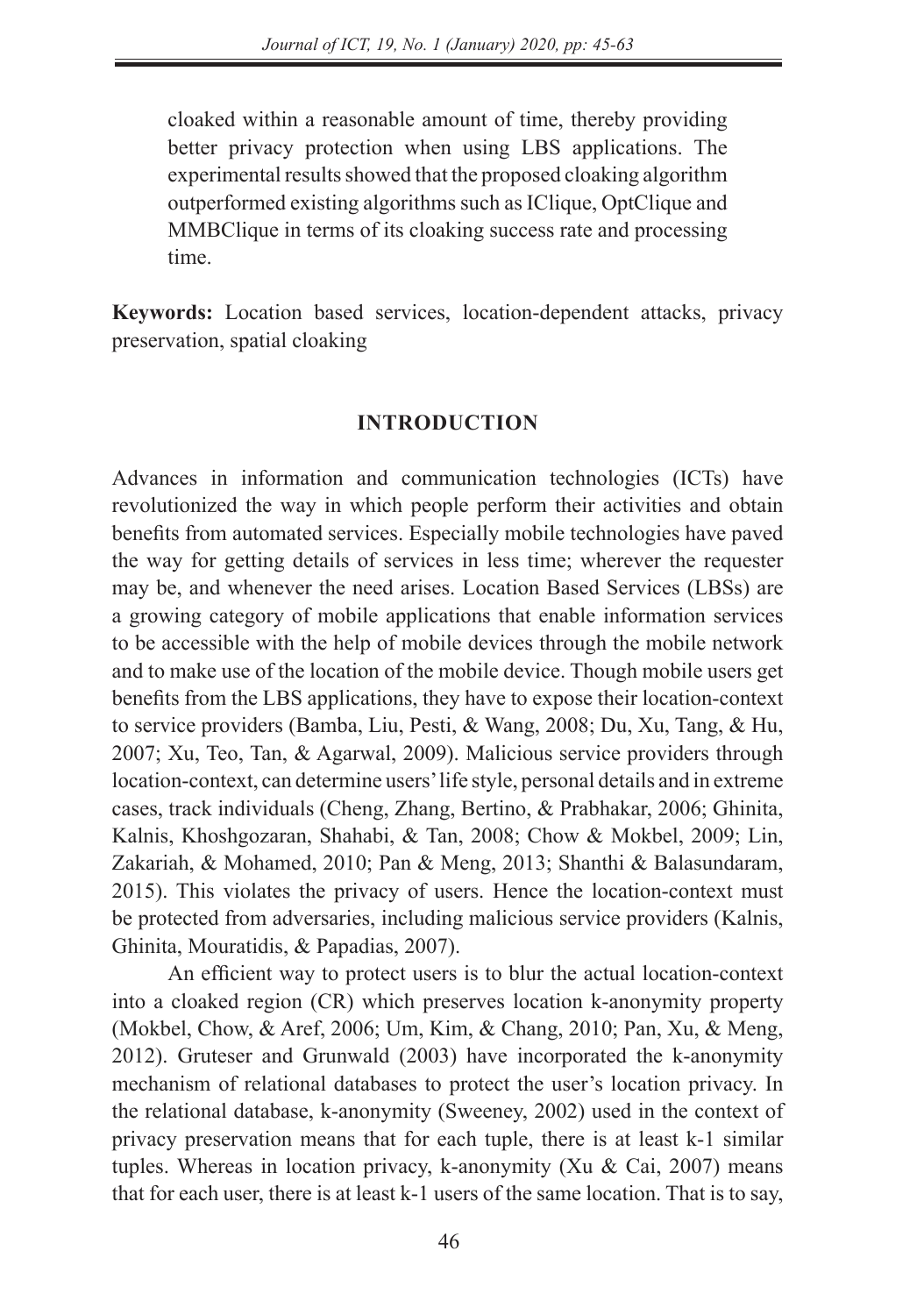a minimum of k numbers of users are sharing the same location-context while issuing the location-based query to service providers. Thus, the cloaked region introduces uncertainty in finding the exact location-context of users; thereby protecting the location privacy of the users.

Most of the existing cloaking algorithms (Gedik & Liu, 2005; Mokbel et al., 2006; Um et al., 2010; Shanthi & Balasundaram, 2015; Kuang et al., 2017; Biswas & Sairam, 2017; Nguyen, 2017) have not considered the effect of continuous location updates of users. The continuous location updates may result in serious privacy breaches when different one-shot queries are frequently issued by mobile users. Towards this end, this paper proposes MClique-Dynamic cloaking algorithm with the goal of protecting users while updating their location-contexts continuously.

### **BACKGROUND AND RELATED STUDIES**

The scenario for location-dependent attacks is given in Figure 1. Assuming that at time  $t_1$  user Shan sends a query to 'Find the nearest ATM' and is cloaked into the region  $R_1$ . Later, at time  $t_2$  she issues another query to 'Find shopping mall within a km' and is cloaked into the region  $R_2$  (users in  $R_1$  and  $R_2$  are shown in Figure 1). Suppose an attacker knows the historical region of Shan (i.e.)  $R_1$  and  $R_2$  and her speed limit, then it is easy to pinpoint the current location of Shan. The reason is that the user must be limited to the maximum movement boundary (MMB) computed at time,  $t_1$ . The MMB is computed by extending the previous CR by a radius of 'r' and its computation is given in Equation 1.

$$
r = (t_2 - t_1) \times \text{speed of the vehicle}
$$
 (1)

 $r$  = radius by which the CR generated at time  $t<sub>l</sub>$  is extended to form the MMB  $t_1$  and  $t_2$ =query sent time by the user

From this inference, an attacker can deduce the user, Shan, who must be located in the overlapped area of MMB of the user at time  $t_1$  and  $R_2$ . The overlapped area may also be a single location point. In this case, the exact user location is disclosed with strong evidence. Similarly, the previous location of the user can also be deduced by an attacker. If an attacker knows the maximum arrival boundary (MAB) of the user, current and previous cloaked regions then the previous location of the user is limited to the intersection area of the MAB and previous cloaked region (Figure 1 - right side). The MAB is computed by extending the current cloaked region by a radius of 'r' as specified.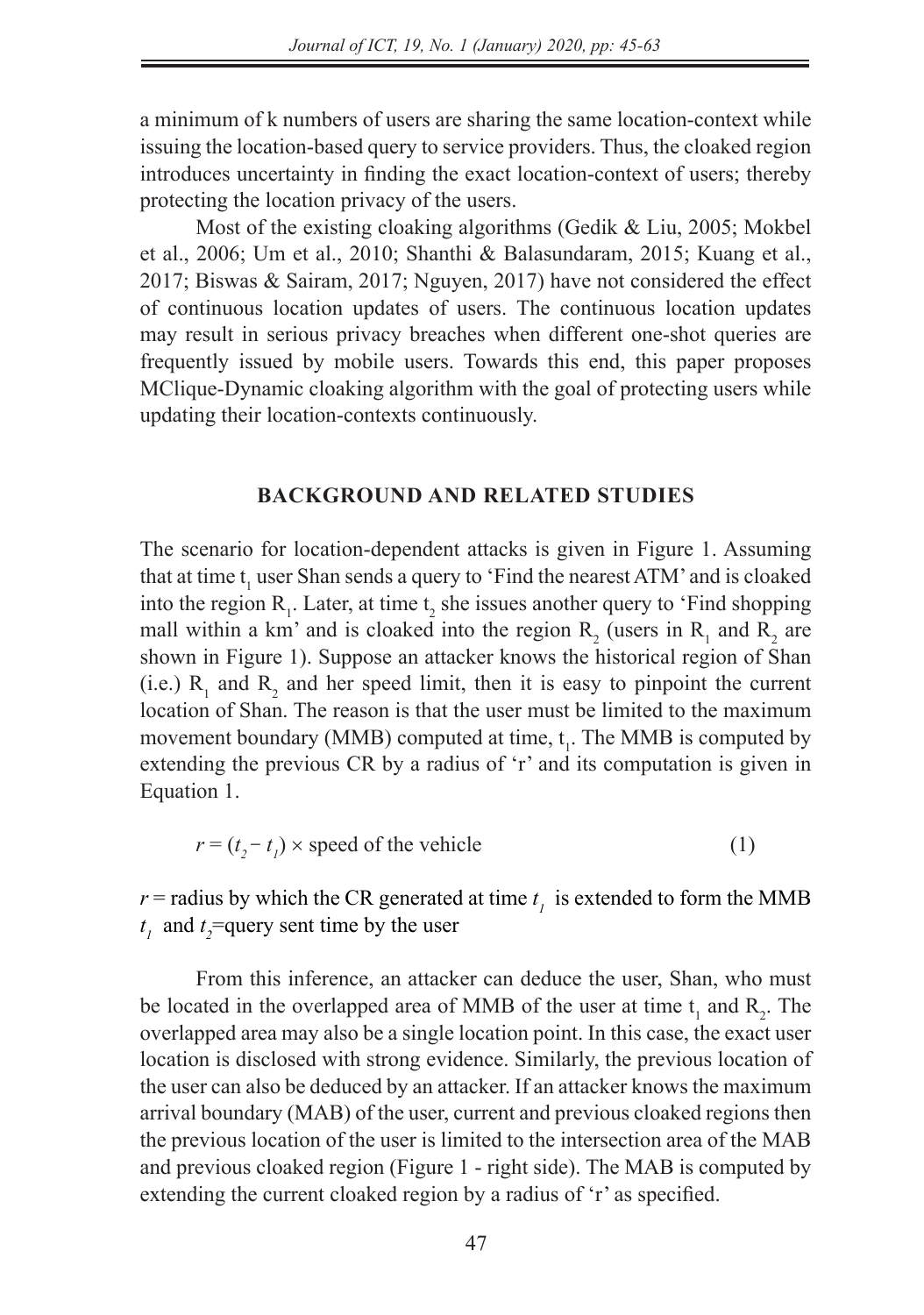

That is to say in continuous location updates, the mobile user's current and previous location can be predicted by LBS providers through historical information such as current and previous cloaked regions and the mobility pattern. This is known as location-dependent attacks (Pan et al., 2012; Shanthi & Balasundaram, 2014) and can be described in Equations 2 and 3:

Current location (user) = Area (MMB  $\cap$  Current CR)  $S$  sharthing  $S$  and  $S$  and  $S$  and  $S$  and  $S$  are described as  $S$ 

 (2) Current location (user) = Area (MMB ∩ Current CR) (2)

Previous location (user) = Area (MAB  $\cap$  Previous CR)  $\frac{1}{2}$ Previous location (user) ═ Area (MAB ∩ Previous CR) (3)

 (3) Previous location (user) = Area (MAB  $\cap$  Previous CR) (3)

Location-dependent attacks have been discussed in some existing work (Ghinita, Damiani, Silvestri, & Bertino, 2009; Xu, Tang, Hu, & Du, 2010). All these work only considered cloaking granularity as their privacy metric. The cloaking granularity alone preserves location privacy, but fails to protect user identity in case there is only one user in the cloaked region. To resolve this problem, Pan et al. (2012) proposed IncrementalCliqueCloak (ICliqueCloak) algorithm. This algorithm adopts both cloaking granularity as well as location  $k$ -anonymity as its privacy metrics and finds out the cloaked region for any  $k$ -anonymity as its privacy metrics and finds out the cloaked region for any where at time t<sub>i+1</sub> within his/her MMB at time t<sub>i</sub>. However, this algorithm suffers user at time t<sub>i+1</sub> within his/her MMB at time t<sub>i</sub>. from 'out-of-time' query; that is to say, some queries cannot be cloaked within the time period. Therefore, the queries cannot be answered. To minimize the 'out-of-time' queries as well as to protect users from location-dependent out of the queries as well as to protect assess from foculton dependent attacks, an efficient cloaking algorithm called MClique-Dynamic is proposed in this study.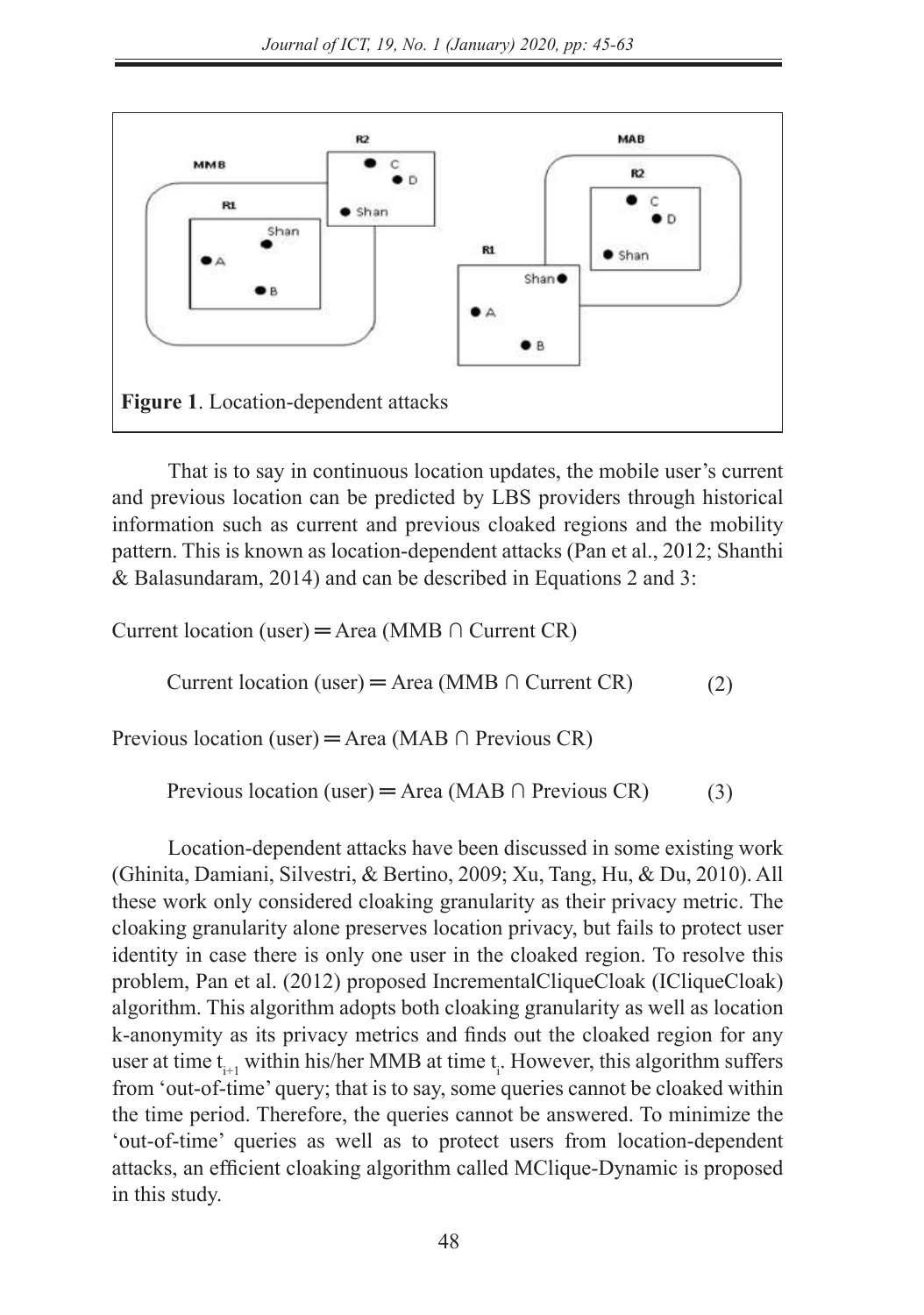Algorithms such as CliqueCloak (Gedik & Liu, 2008), MMBClique, IClique and OptClique (Pan et al., 2012) locate the cloaked region for a user 'u' based on a privacy value (k). During the computation of the cloaked region, the algorithms group only neighbors whose privacy value is less than or equal to that of the request of the user, 'u'. So that, for queries with high privacy value, the waiting time (which plays a major role in computation processing time) of the queries getting cloaked is increased; also in some cases, the queries cannot be cloaked. Thus, this leads to a reduced success rate and increased processing time. These issues are effectively handled in the proposed MClique-Dynamic by defining the privacy value (minimum privacy value guaranteed is 2 and maximum privacy value guaranteed is the number of users' issued queries at time 't') dynamically and generating duplicate queries. Thus, MClique-Dynamic guarantees the improved success rate of queries getting cloaked by minimizing 'out-of-time' queries and reducing processing time.

In view of protecting users from location-dependent attacks and ensuring the improved success rate of queries getting cloaked and to reduce processing time of cloaked region generation, in the proposed MClique-Dynamic, maximum sized clique is determined using greedy heuristic within the MMB of users. At the same time, this algorithm incorporates duplicate query generation in addition to location k-anonymity, reciprocity (the cloaked region contains u and at least k-1 additional users, also every user in a cloaked set generates the same cloaked set for the given k-value) and cloaking granularity (the area of the cloaked region which is larger than the userspecified threshold value) properties. We conducted a series of experiments to evaluate the performance of the proposed MClique-Dynamic algorithm using a synthetic dataset generated with the help of the mntg traffic generator (Mokbel et al., 2013).

## **OVERVIEW OF MCLIQUE-DYNAMIC ALGORITHM**

The proposed MClique-Dynamic algorithm finds out the MMB first for each user upon the arrival of location-based queries from various users at a given time period. Then it computes the neighbors. Both users and their neighbors are modeled in an undirected graph. Next, the algorithm checks whether a clique set that satisfies location k-anonymity is formed in the modeled undirected graph. If any such clique set is found, then the minimum bounding rectangle (MBR) of the clique set is compared with  $A_{min}$  and  $A_{max}$  (minimum and maximum area covered by the cloaked region) values. The MBR (which will be given as a cloaked region) should be greater than or equal to  $A_{min}$  in order to prevent location disclosures.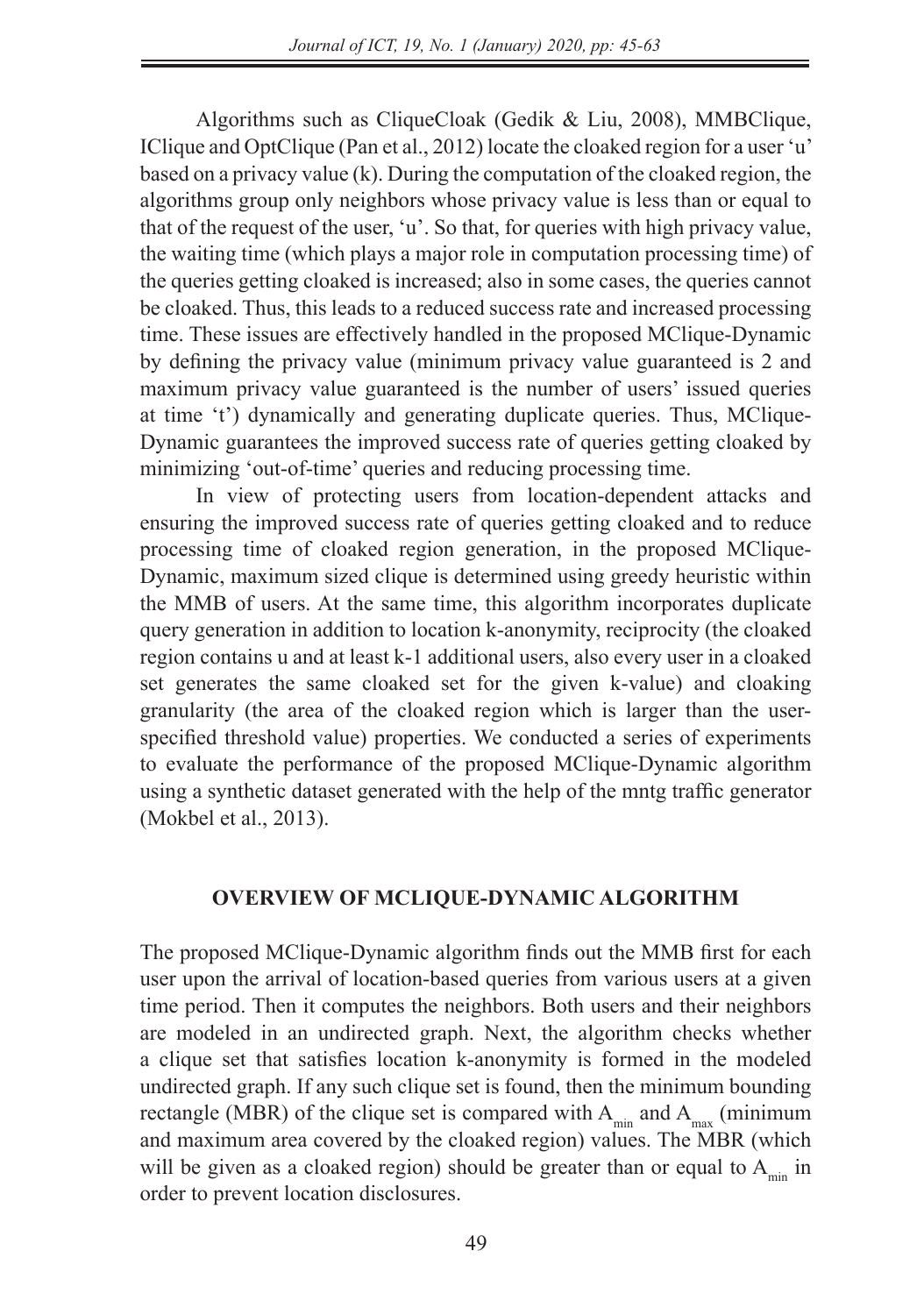Consider a case in which the clique set satisfies the location k-anonymity but fails to satisfy cloaking granularity. In this case, the MBR of the clique set is extended in such a way that it satisfies the cloaking granularity. Similarly, if the cloaked region exceeds  $A_{\text{max}}$  then it will be reduced to be equal to  $A_{\text{max}}$ in order to avoid the larger cloaked region. The above mentioned criteria are stated as follows:

Let  $MS = \{u_1, u_2, \ldots, u_n\}$  be a user set that forms the clique, MBR is  $R_{u, ti}$ at time,  $t_i$  and  $S_u$  is the speed of a user. The previous cloaked region of each user u is denoted by  $R_{u,t-1}$ . The set MS is a cloaking set if and only if it satisfies the following conditions for any user u in MS:

- 1. Distance( $R_{u, ti}$ ,  $R_{u, ti-1}$ )  $\leq S_u \cdot (t_i t_{i-1})$
- 2. Distance( $R_{u, ti-1, R_{u, ti}}$ )  $\leq S_u \cdot (t_i t_{i-1})$
- 3.  $|MS| < 2$
- 4. Area(MBR(MS))  $\geq$  A<sub>min</sub>
- 5. Area(MBR(MS))  $\geq$  A<sub>max</sub>

In order to defend against location-dependent attacks, the users in the cloaked region must satisfy the first two conditions. The third condition states the location k-anonymity requirement to protect user identity. Finally, the fourth and fifth conditions ensure that the area of the cloaked region is not too small (populated area) and not too big, respectively. Here, distance  $(R_i, R_j)$  is the Euclidean distance between a point in  $R$ <sub>i</sub> and its closest point in  $R$ <sub>j</sub>.

There is a possibility for a situation in which the location k-anonymity property may not be satisfied. In this situation, the anonymizer generates duplicate queries with random users whose location-context is bounded within the MMB of the actual query issuer. The results returned in the duplicate queries are cached by the anonymizer for future use. By this random duplicate generation, the anonymizer maintains k-anonymity value as a minimum of 2. In the following section, a detailed discussion on steps associated with cloaked region construction is described to effectively and protectively answer location-based queries.

### **PRIVACY PROTECTION**

Procedure for protecting the location privacy of users by generating k-anonymous cloaked regions using MClique-Dynamic is given in the following subsections.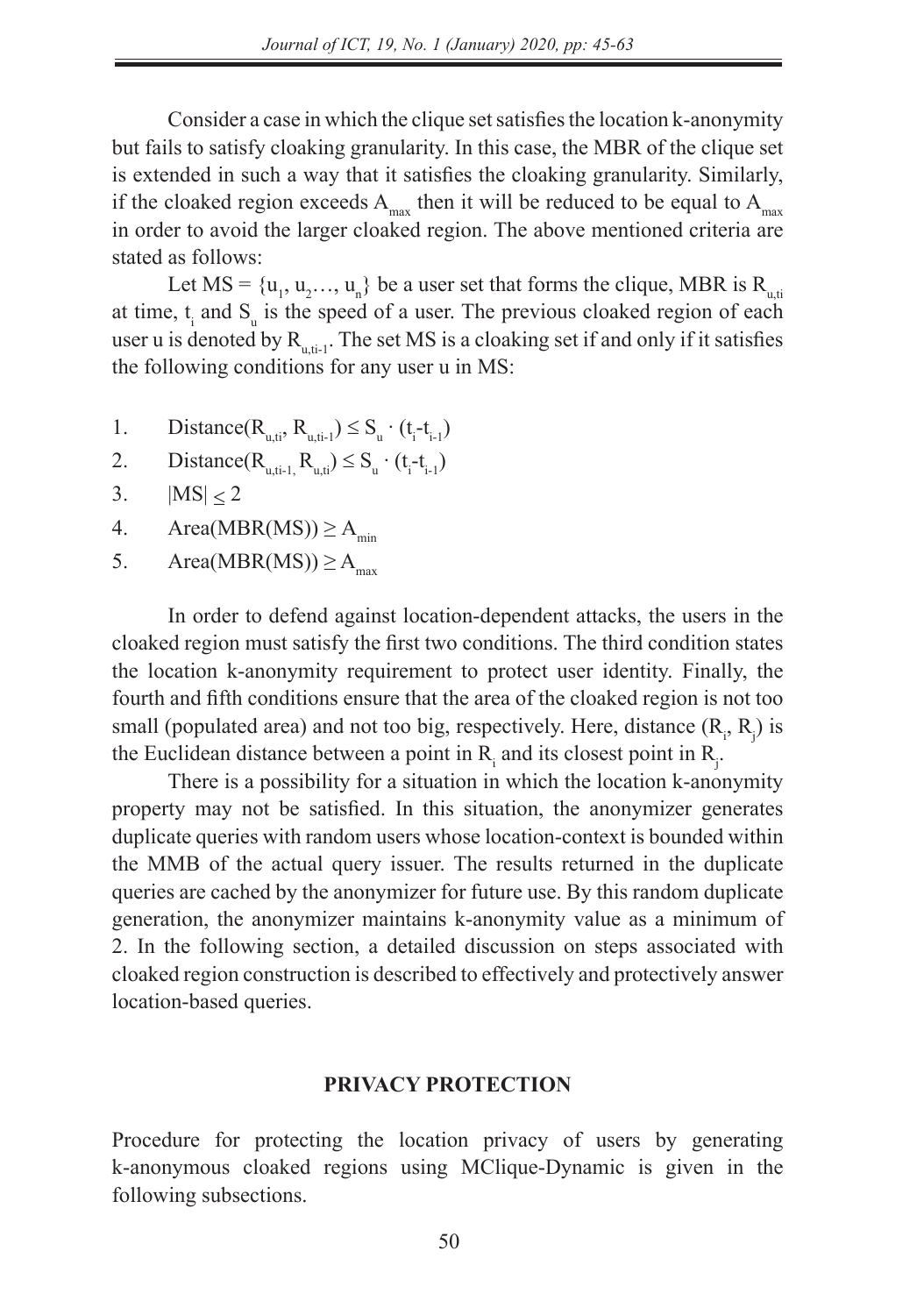# **Location Anonymization in Dynamic Context**

In movement (continuous location updating), instead of one single query with snapshot location, a list of queries with different snapshot locations are sent to the LSP. In this scenario, if a cloaked region is constructed for each snapshot location using existing clique based cloaking algorithm, a malicious LSP can easily uncover the real location. For instance, assume a user uses the LBS app at 9.00 a.m. for obtaining a route suggestion for a particular destination. Later at 9.20 a.m., he/she issued the query about the POI (fuel station) during mobility. In order to protect the user, existing CliqueCloak generates two separate cloaked regions (without considering any query dependency) CR<sub>1</sub> and  $CR_2$  at time 9.00 a.m. and 9.20 a.m., respectively. From the cloaked regions, the LSP can easily conclude the traveling route as well as the current location of the user.

| Algorithm 1: MClique-Dynamic                                             |  |  |
|--------------------------------------------------------------------------|--|--|
| : Set of location context of the users-FP<br><b>INPUT</b>                |  |  |
| <b>OUTPUT</b><br>: Cloaked Region- CR                                    |  |  |
| Step 1:<br>begin                                                         |  |  |
| Step 2: for $i \leftarrow 1$ to $ FP $ do                                |  |  |
| Step $3$ :<br>construct MMB                                              |  |  |
| Step 4: end for                                                          |  |  |
| Step 5: for $i \leftarrow 1$ to $ FP $ do                                |  |  |
| Step $6$ :<br>compute neighbor                                           |  |  |
| end for<br>Step $7:$                                                     |  |  |
| Step 8: construct graph $G \leftarrow (V, E)$                            |  |  |
| Step 9: for $i \leftarrow 1$ to $ V $ do                                 |  |  |
| Step $10$ :<br>find clique existence with its neighbors                  |  |  |
| Step $11$ :<br>if (clique exist) then                                    |  |  |
| Step $12$ :<br>if Amin $\leq$ MBR(clique) $\leq$ Amax then               |  |  |
| Step 13:<br>$CR \leftarrow MBR(clique)$                                  |  |  |
| $V \leftarrow V^-$ {vertices associated with the clique }<br>Step 14:    |  |  |
| $E \leftarrow E^{-}$ { edges associated with the clique }<br>Step $15$ : |  |  |
| Step 16:<br>send CR as the location-context of users in                  |  |  |
| the clique to the LSP                                                    |  |  |
| else if (MBR(clique) $\leq$ A <sub>min</sub> ) then<br>Step $17$ :       |  |  |
| Step $18$ :<br>extend MBR(clique) in such a way that                     |  |  |
| Area(MBR(clique)) $\leftarrow A_{\min}$                                  |  |  |
| Step $19$ :<br>else                                                      |  |  |

(continued)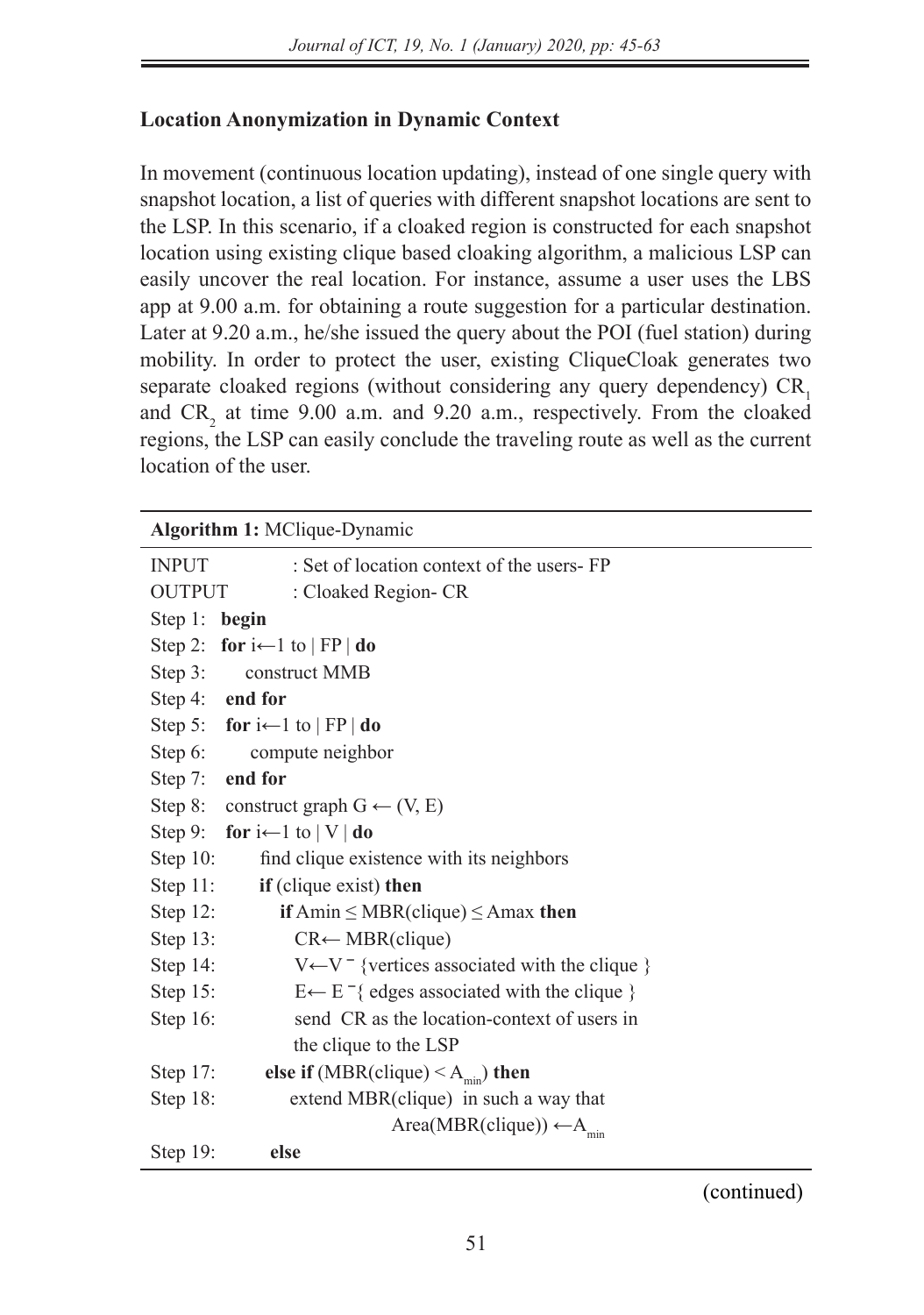| Step $20$ : | reduce MBR(clique) in such a way that                              |
|-------------|--------------------------------------------------------------------|
|             | Area(MBR(clique) $\leftarrow$ A <sub>max</sub>                     |
| Step $21$ : | end if                                                             |
| Step 22:    | else                                                               |
| Step 23:    | Generate duplicate queries from dummy locations that lie           |
|             | within the                                                         |
|             | MMB and returns to the area comprising the actual query issuer and |
|             | duplicate queries as the cloaked region                            |
| Step $24$ : | end if                                                             |
| Step $25$ : | end for                                                            |
| Step $26$ : | end                                                                |
|             |                                                                    |

The reason is that the current location of the user must be limited to the MMB of the CR<sub>1</sub> (previous cloaked region). As per the CliqueCloak, the CR<sub>2</sub> (current cloaked region) may or may not be completely residing inside the MMB. If the  $CR_2$  is not completely residing inside the MMB, then the user must be in the intersection area of the MMB and  $CR_2$ . Hence, by correlating the MMB, previous and current cloaked regions, the service provider can easily pinpoint where the user is currently located. Similarly, the previous location of the user can also be determined. To prevent users from this type of attack, CliqueCloak has been modified in order to accommodate continuous location updating.

When a user (while in movement) wants to make a request to LBS, the anonymizer hides the location-context using clique based cloaked region construction algorithm in such a way that the current cloaked region always completely resides inside the MMB. For that, whenever a query is issued by various users, the anonymizer computes the MMB (as mentioned above) and then determines the neighbors. For a user 'u', the neighbors are the ones where the MMB is contained in each other. Next to neighbor computation, graph construction, clique computation and cloaked region construction are performed. The pseudo code for the proposed MClique-Dynamic cloaking is given in Algorithm 1.

With the computation of the clique, the size of the problem is reduced by 1 every time the clique is not formed. This is expressed by the recurrence Equation 4 as follows:

$$
T(n) = T(n-1) + f(n) \tag{4}
$$

*n* = *number of mobile users issued the queries T* = *time to compute the clique* 

The function f(n) accounts for the time needed to reduce an instance to a smaller one and to extend the solution of the smaller instance to that of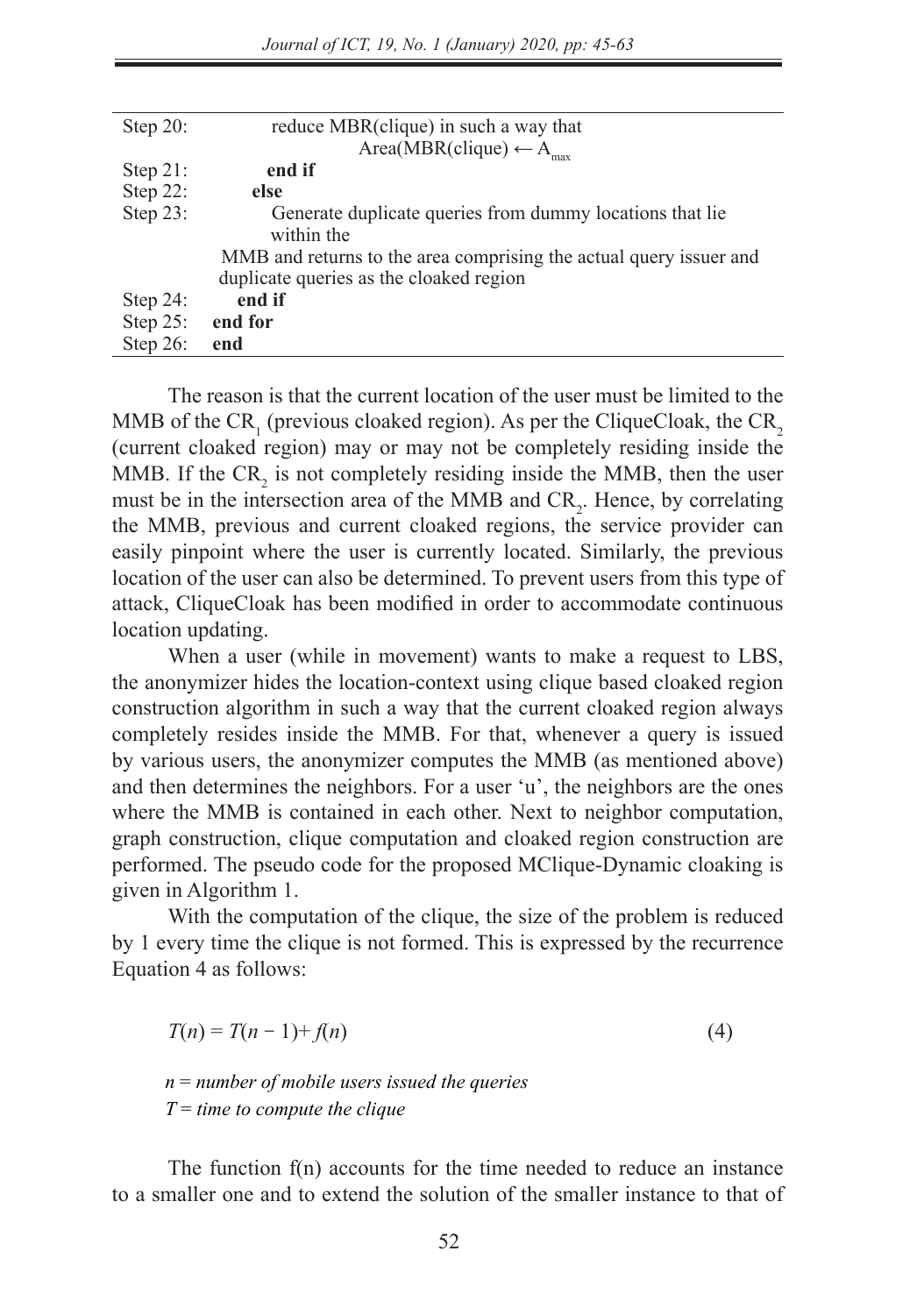The function f(n) accounts for the time needed to reduce an instance to a smaller one and to extend the

The function f(n) accounts for the time needed to reduce an instance to a smaller one and to extend the

substitution, the above equation becomes

a solution of the larger instance. Applying backward substitution, the above equation are peformed by Equations 5 and 6. substitution, the above equation becomes a solution of the larger instance. Applying backward substitution, the above

$$
T(n) = T(n - 1) + f(n)
$$
\n
$$
= T(n - 2) + f(n - 1) + f(n)
$$
\n
$$
= T(n - k) + f(n - (k - 1)) + \dots + f(n)
$$
\n(6)

In the worst case, the problem size should be reduced to two; hence, substitute in the above equation 6, yield Equations 7 and 8.  $\frac{1}{\sqrt{2}}$  in the problem size should be reduced to two; hence, substitute  $\frac{1}{\sqrt{2}}$  in the substitute  $\frac{1}{\sqrt{2}}$ In the worst case, the problem size should be reduced to two, hence, substitute  $\frac{1}{2}$  in the above equation 6  $\frac{1}{2}$  viald Equations 7 and 8

$$
T(n) = T(2) + f(-3) + \dots + f(n)
$$
 (7)

$$
= T(2) + \sum_{i=0}^{n} f(i) + \sum_{i=-3}^{-1} f(i)
$$
\n(8)

In order to verify the pairwise connection between the users, the algorithms have two for-loops each with n iterations. Hence,  $f(i)$  takes  $n^2$  time as in Equations 9.  $Equations 9.$  $I_{\rm{1}}$  order to verify the users, the algorithms have two for-loops each two for-loops each two for-loops each two for-loops each two for-loops each two for-loops each two for-loops each two for-loops each two for-loop  $\mu$  and the pairwise connection between the pairwise. The users in the algorithms have two for-loops each with foreignts. Hence,  $\mu(t)$  takes in the as in  $E$ quations.

$$
\sum_{i=0}^{n} n^2 = n^3 \tag{9}
$$

Thus, in the worst case scenario, clique computation takes  $O(n^3)$  time and in the heat age segments eligne computation takes  $O(n^2)$ the best case scenario, clique computation takes only  $O(n^2)$ . in the worst case scenario, clique computation takes  $O(n^2)$  time and in<br>st case scenario, clique computation takes only  $O(n^2)$  $T_{\rm eff}$  in the worst case scenario, clique computation takes  $\Delta$ the best case scenario, chque computation takes only  $O(n^2)$ . the best case scenario, clique Thus, in the worst case scenario, clique computation takes  $O(n^3)$  time and in the best case seems

#### **Dummy Location-Contexts Generation Dummy Location-Contexts Generation**  $T_{\text{max}}$  in the worst case scenario, clique computation takes  $C_{\text{max}}$  $\epsilon$ clique computation takes only O(n<sup>2</sup> **Dummy Location-Contexts Good**

For the generation of duplicate queries, two important pieces of information are needed. One is service specific information (SSI) and another one is the location-context from where the query is posed to the LSP. Both the information can be generated at random. The random generation of SSI may not affect users' location privacy. However, the random generation of locationcontexts may reveal users' location privacy. The random generation of location-<br>contexts may reveal users' location privacy. The reason is the distribution of the location-contexts. For example, if k-1 location-contexts are chosen of the location-contexts. For example, if  $k-1$  location-contexts are chosen randomly within the MMB, there may be a possibility for these  $k-1$  positions to be very close to the user's position in which the privacy region is generated. This can have negative consequences such as (a) malicious LSP will probably ins can have negative consequences such as (a) mancious EST will probably ignore outliers and may deduce the user's location-context with high certainty ignore outners and may deduce the user s'includion-context with high certainty<br>and (b) the privacy area that is the cloaked region generated may be a smaller **Dummy Location-Contexts Generation** randomly within the MMB, there may be a possibility for these k-1 positional ignore outliers and may deduce the user's location-context with high cert  $\vee$  to the user in which the privacy region is generated. This can have negative negative negative negative negative  $\mathcal{L}$ and (b) the privacy area that is the cloaked region generated may be a smaller contexts may reveal users' location privacy. The reason is the distribu  $\frac{1}{2}$  the location-context from where the query is posed to the LSD. Doth the  $\frac{1}{2}$ not affect users' location privacy. However, the random generation of location $r_{\text{r}}$  randomly within the MMB, there may be a possibility for these k-1 positions to be the state. ignore outliers and may deduce the user's location-context with high certainty  $\frac{1}{2}$  in another one information where the query is posed to the LSP. Both the location-context from where the query is posed to the LSP. contexts may reveal users' location privacy. The reason is the distribution randomly within the MMB there may be a possibility for these  $k-1$  nositions  $\frac{1}{2}$  can have negative consequences such as  $\left(\frac{u}{v}\right)$  indicated to the process is  $\frac{u}{v}$  in process,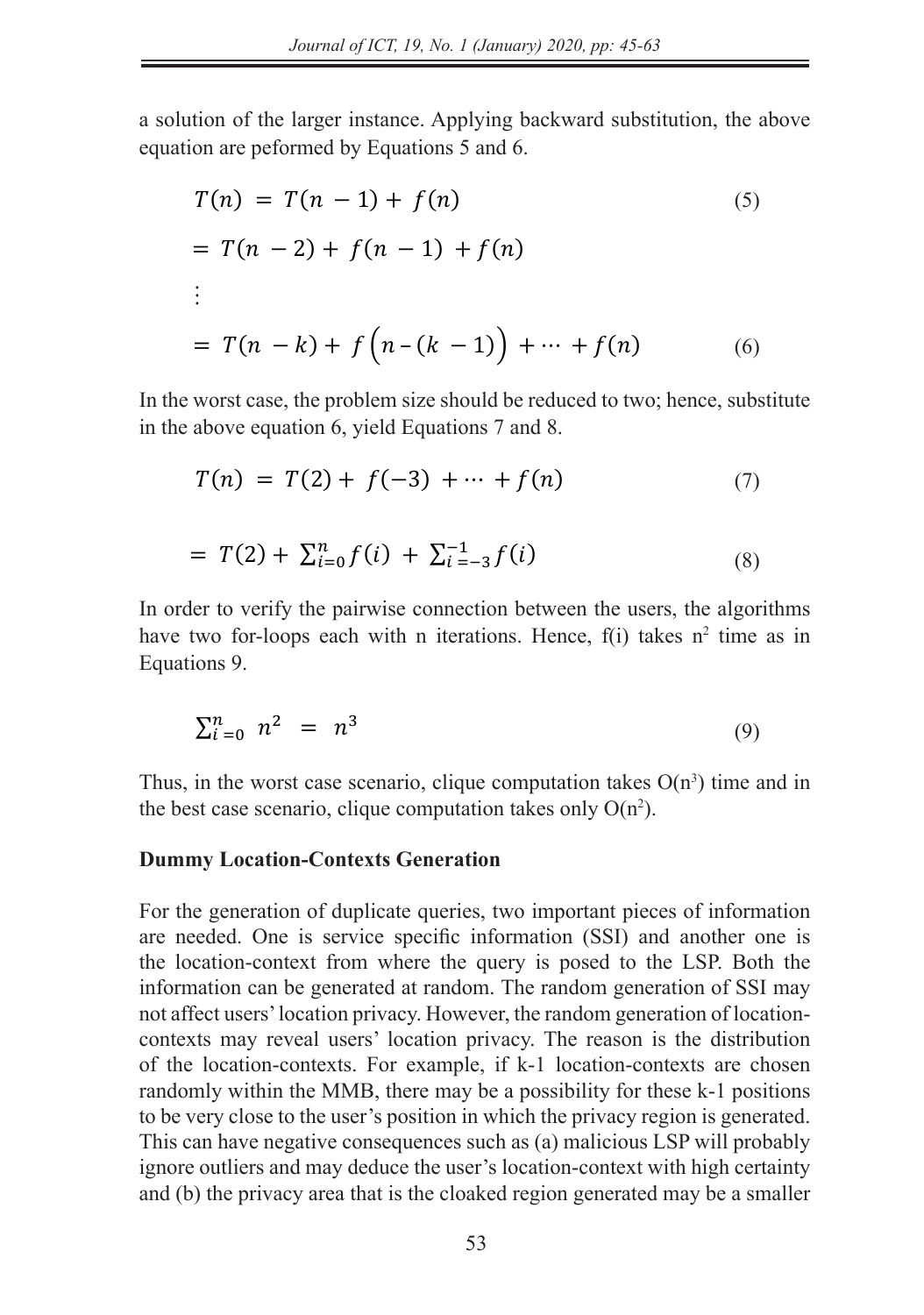region and therefore the malicious LSP can easily pinpoint the user's locationcontext.

To counter these problems, some control is needed over the distribution of dummy location-contexts while generating duplicate queries. For this purpose, modified grid based dummy generation algorithm called DLC (Dummy Location-Context) is proposed and is described as follows.

A uniform square grid is created with an area (A) equal to the MMB of the user (to whom the CR is generated), and is composed of n vertices. Among the n vertices, one is the user position p, the other n-1 vertices will be used as dummy locations for duplicate query generation. The pseudo code of the DLC is given in Algorithm 2, and steps involved in the algorithm are stated as follows.

- Step 1: Calculate the number of vertices, n as the square root of G, where G is a square number (the value of G is taken by the anonymizer).
- Step 2: Attach the user position, p to one of the vertices, by randomly generating x, y indices.
	- Step 3: Determine the side length of the grid cells,  $L_s$  by dividing the area of the grid  $(A)$  by the square root of  $G$ .
- Step 4: Calculate the position for each grid vertex in row-major layout.
	- Step 5: Select k-1 number of vertices and enter its position into the dummy location-context array K<sub>d</sub>. **Algorithm 2 C D**<sub>1</sub>*L***<sub>C</sub> <b>L**<sub>C</sub> *L***<sub>C</sub>**

Step 6: Return K<sub>d</sub>.

# $\overline{\text{Algorithm 2}: \text{DLC}}$

 $\frac{1}{\sqrt{2}}$  **i** 

Step 12: **if** ≤ **then**

INPUT: p-user location-context, k-privacy value, A-MMB of the user A-MMB of the user A-MMB of the user A-MMB of the user OUPPUT:  $K_d$ - array of k numbers of location-contexts Step 1: **begin** Step 1: **begin** Step 1: **begin** Step 1: **begin** Step 1: **Step 1: Step 1: Step 1: Step 1: Step 1: Step 2:** initialize  $K_d \leftarrow \{p\}$ ; count  $\leftarrow$  1 Step 3:  $n \leftarrow \sqrt{G}$ Step 4:  $x \leftarrow rand(1, n); y \leftarrow rand(1, n)$ Step 5:  $L_s \leftarrow \sqrt[A]{A}$ <br>Step 6: for  $i \leftarrow 1$  to re Step 5:  $L_s \leftarrow \frac{n}{n}$ <br>Step 6: for  $i \leftarrow 1$  *to n* do Step 7: **for**  $j \leftarrow l$  *to n* **do** Step 7: **for**  $f$  ← 1 **to** *n* **do**<br>Step 8:  $x_1$  ← (**i** −**x**)*•*  $L_s$  +  $p_x$ Step 9:  $y_1 \leftarrow (j - y) \cdot L_s + p \cdot y$ <br>Step 10:  $K \leftarrow K + p(x, y)$ Step  $9: y_1 \rightarrow y_2 \rightarrow s_3 \rightarrow p_3$ <br>Step 10:  $K_d \leftarrow K_d \cup (x_p y_j)$  $Step 10: R_d \rightarrow R_d \cup (x_p y_p)$ <br>Step 11: *count*  $\leftarrow count + 1$ Step 11:  $\frac{1}{\epsilon}$  Step 12: **if**  $\text{count} \leq k$  then **Step 13: continue**  $\text{Step 8. } x_1 \leftarrow (1-x)^2 L_s \leftarrow f_x$ <br>
Step 9:  $y \leftarrow (i-y) \cdot L + p_y$ 

(continued)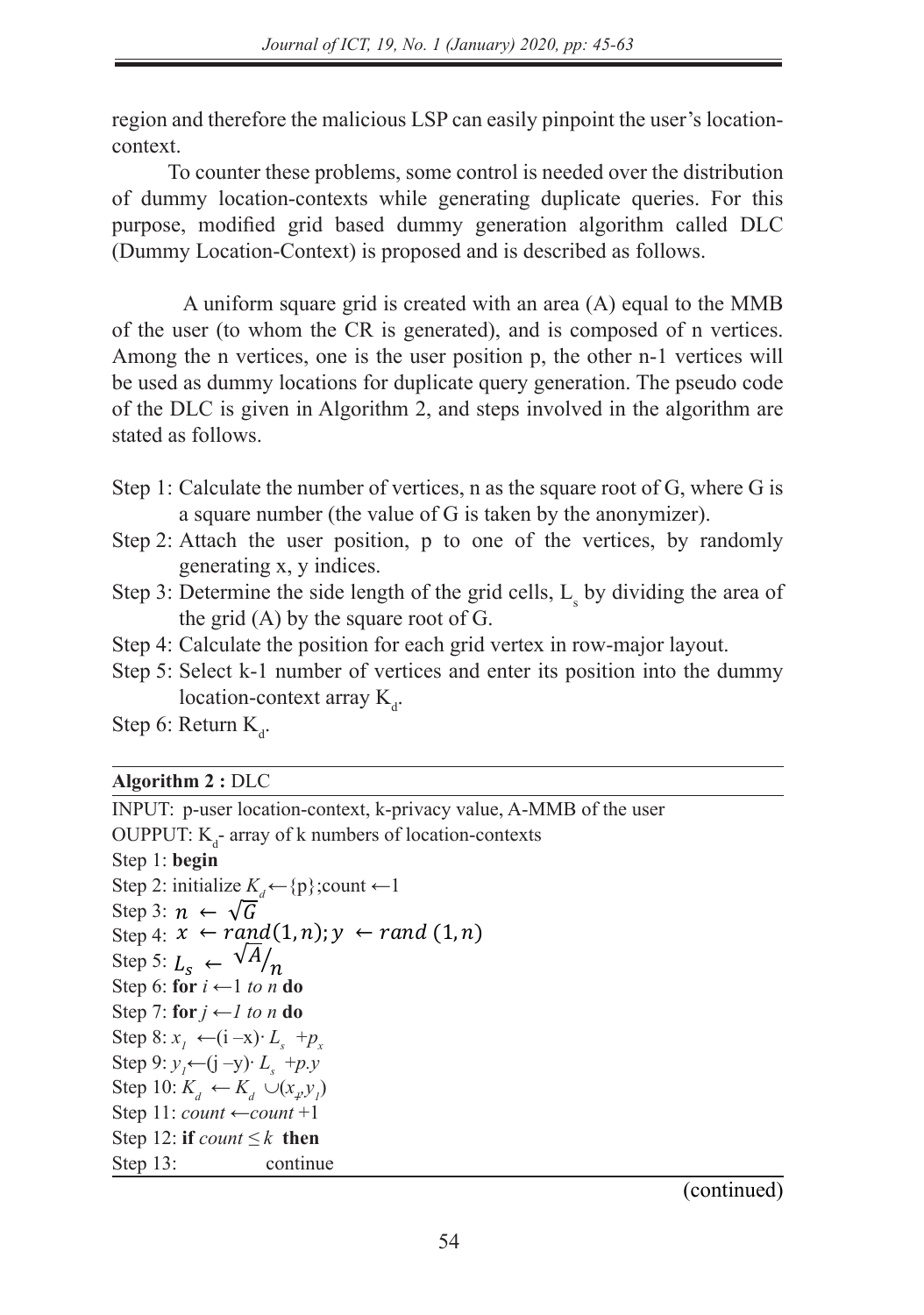Step 14: **end if** Step 15: **end for** Step 16: **end for** Step 17: **return**  $K_a$ Step 18: **end**

# **PERFORMANCE EVALUATION**

We have implemented the proposed MClique-Dynamic cloaking algorithm using Java, executed on Intel(R) Core (TM) 2 Duo 2.00GHz machine with 3.00 GB of RAM and Windows 7 Operating System. For experimental purposes, approximately 2.5 MB of data was generated with the help of the mntg traffic generator (http:// mntg.cs.umn.edu). The input parameters of the generator are shown in Table 1, and the simulated traffic pattern is shown in Figure 2.

Table 1

*Input parameters of mntg traffic generator*

| Search Area                        | Tamilnadu        |  |
|------------------------------------|------------------|--|
| Traffic model                      | <b>Brinkhoff</b> |  |
| Starting vehicles                  | 100              |  |
| Simulation time                    | 20               |  |
| Additional vehicles each time unit | 10               |  |

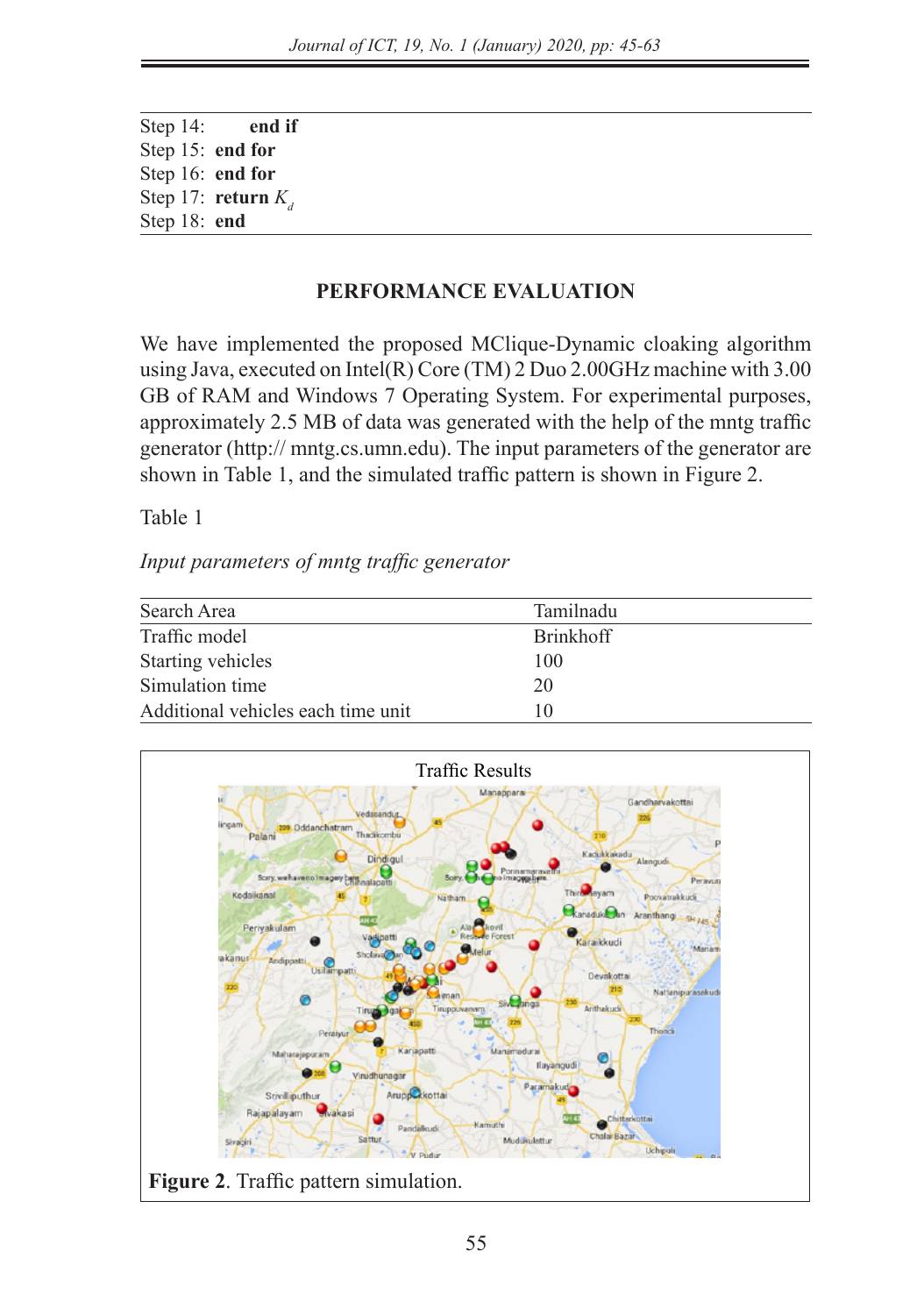# **Results and Discussion**

The proposed MClique-Dynamic algorithm is compared with three algorithms, namely MMBClique, OptClique, and IClique. MMBClique refers to the revised version of the cloaking algorithm proposed by Gedik and Liu (2005). In this algorithm, the tolerable maximum cloaked region is replaced with the MMB to prevent from location-dependent attacks; so that it generates larger cloaked regions as users' privacy area. Thus MMBClique increases cloaking time. In order to reduce cloaking time, Pan et al. (2012) has proposed IClique and OptClique.

IClique adopts both cloaking granularity as well as location k-anonymity as its privacy metrics and finds out the cloaked region for any user at time  $t_{i+1}$  within his/her MMB at time  $t_i$ . Hence compared to MMBClique, IClique can generate a smaller cloaked region to serve as users' privacy area. Thus, IClique reduces cloaking time. The optimized version of IClique is OptClique algorithm which further reduces the size of a cloaked region. In this algorithm, the MMB is set to infinity. Even though this algorithm does not protect users from location-dependent attacks, it is included for comparison to show the cost required for defending against location-dependent attacks. However, all the above mentioned algorithms (MMBClique, IClique, and OptClique) suffer from 'out-of-time' queries. Therefore, the success rate of the queries getting cloaked is reduced. This problem is effectively handled by the proposed MClique-Dynamic cloaking algorithm and is shown in the following experimental results.

The experimental parameters are shown in Table 2, and for evaluation purposes, metrics such as success rate, time to generate dummy locationcontexts (DLC) and cloaking time are used. As shown in Figure 3, the success rate of IClique and OptClique decrease with much more diversified privacy levels. They reach 89% and 87%, respectively when the privacy level reaches 25. The reason is that the attempts by both IClique and OptClique to find out cloaked regions by incrementally maintaining maximal clique takes more time to cloak users' requests for larger k values. Therefore, some queries would have expired before they are cloaked successfully, and this is reflected in the reduced success rate.

In addition, the success rate of MMBClique decreases significantly with increasing k. Its success rate drops to about 66% when the privacy level reaches 25. The main reason is that MMBClique finds the cloaking set only from neighbors whose privacy levels are less than that of the new request. Thus, a request with a higher privacy level is difficult to be cloaked successfully in the MMBClique. In contrast, MClique-Dynamic has the best performance. Its success rate is about 99%, even with increasing k values. This is mainly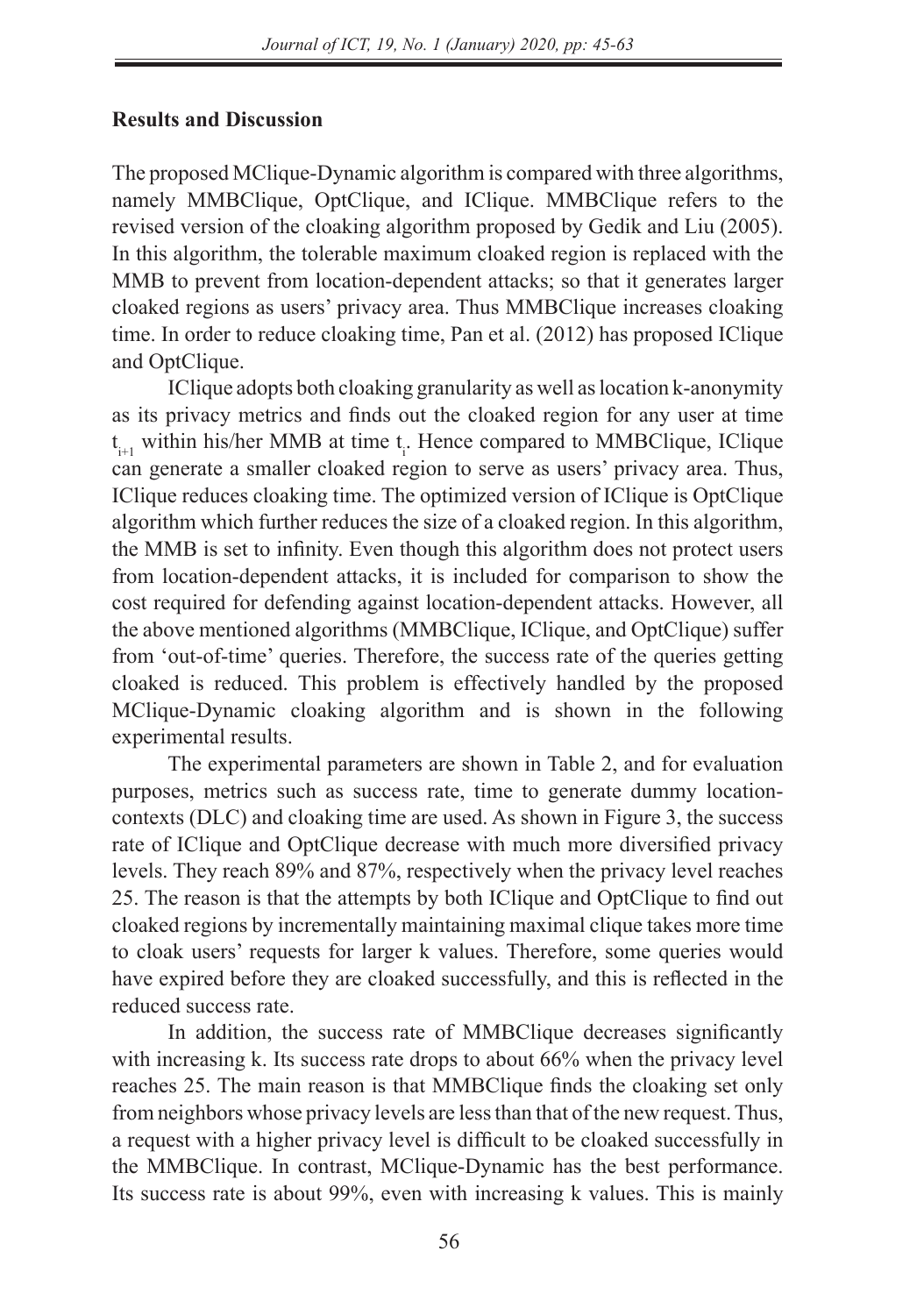because MClique-Dynamic employs duplicate query generation to find a cloaking set with a larger k-value and in situations where sufficient requests are not available for cloaking. As a result, all the requests are cloaked before they expire. Therefore, this indicates a significant difference in the cloaking algorithm of the proposed MClique-Dynamic.

Table 2

*Experimental Parameters*

| min                                        | 500m <sup>2</sup> |
|--------------------------------------------|-------------------|
| max                                        | $4-6km^2$         |
| Speed                                      | 50km/h            |
| Minimum no. of duplicate queries generated |                   |
|                                            |                   |



Figure 4 shows the cloaking time of all algorithms. In most cases, waiting time dominates the overall cloaking time of cloaked region generation, and cloaking time increases with increasing k values. In particular, MMBClique cannot scale up to a larger privacy level and its processing time gets worse dramatically. In contrast, IClique and OptClique require a much shorter processing time than MMBClique. The reason is that both these algorithms can quickly find the cloaking set from the set of incrementally maintained maximal cliques.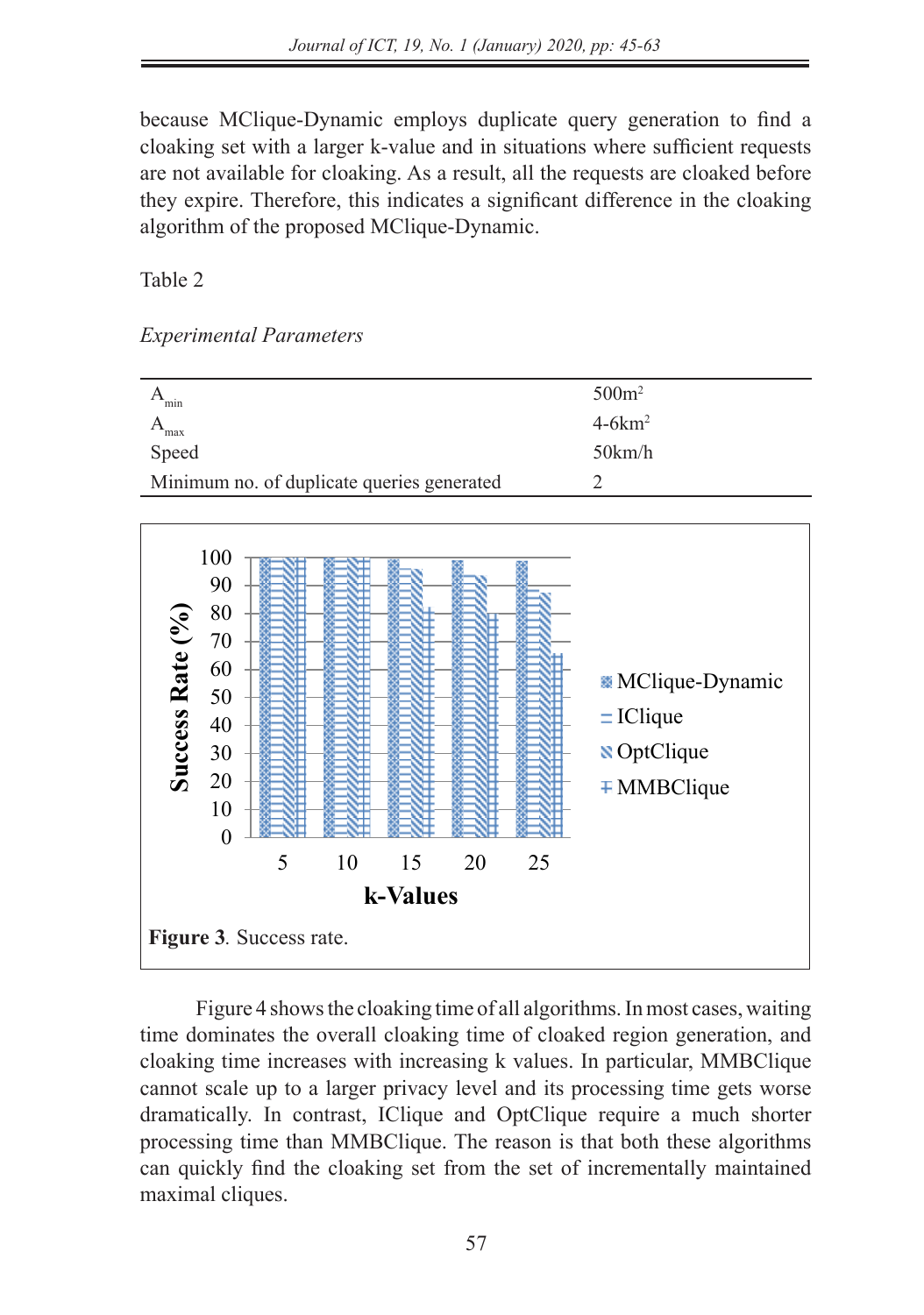significant difference in the cloaking algorithm of the proposed MClique-Dynamic.





Although the proposed MClique-Dynamic algorithm employs DLC to protect users from extreme situations, the cloaking time of the proposed MClique-Dynamic can be further reduced. The reason is that the duplicate queries are generated in a reasonable amount of time (in milliseconds). Figure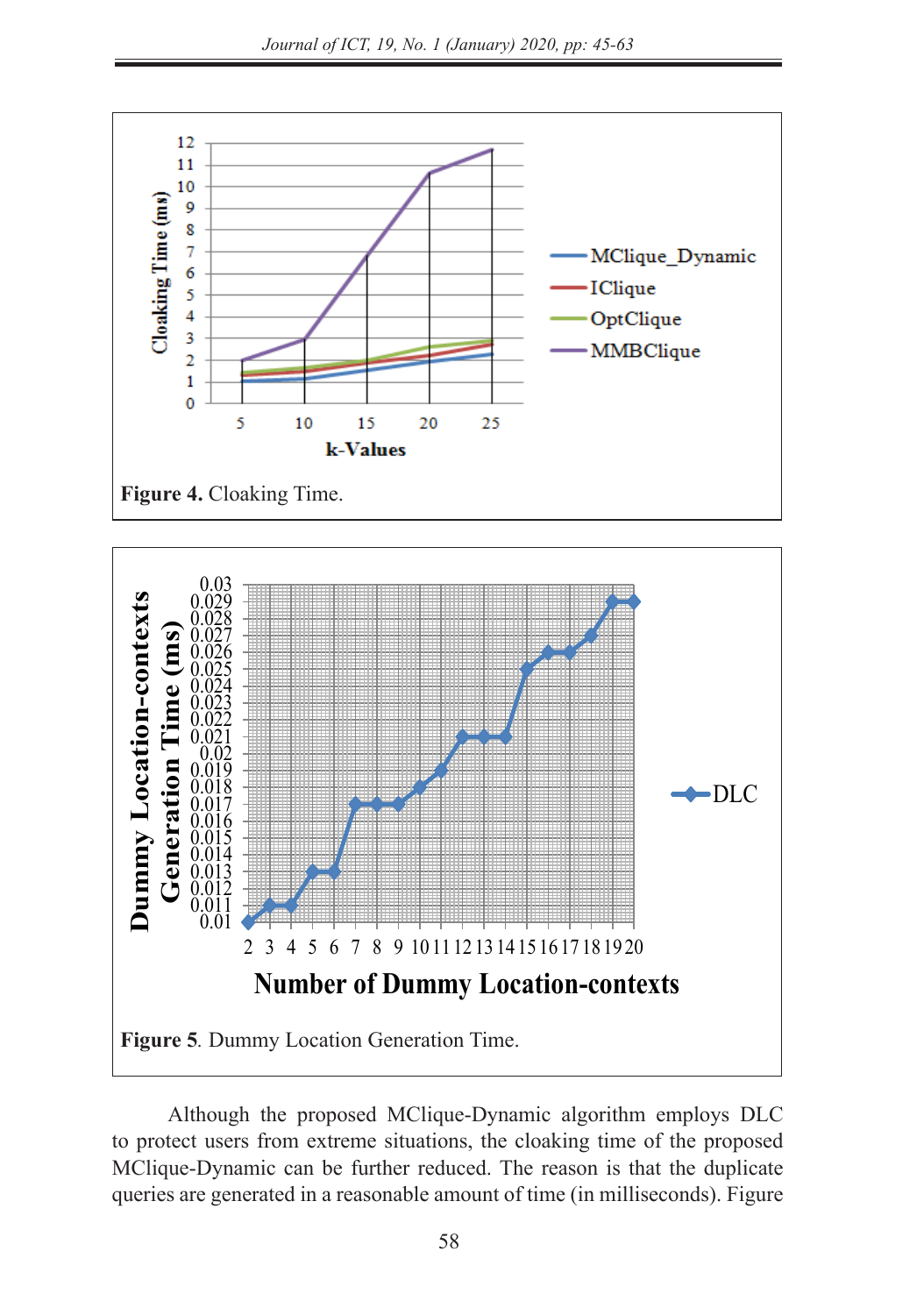5 show that the DLC takes only 0.029ms when the privacy value reaches 25. This signifies that the proposed location cloaking algorithm does not delay cloaking time. Besides, the proposed algorithm speeds up the process of finding the cloaking set only from neighboring nodes, thereby eliminating time taken to incrementally maintain maximal cliques.



Figure 6 compares the size of the cloaking areas of IClique and MClique-Dynamic. As can be seen, cloaking areas are less than  $2km^2$  for lower privacy  $\nu$ yhanne. As can be seen, cloaking areas are less than 2km<sup>2</sup> for lower privacy values (k=5), less than 4.5 km<sup>2</sup> for medium privacy values (k=10 or k=15) and less than  $5 \text{km}^2$  for higher privacy values (k=20 or k=25). That is MClique-Dynamic generates a smaller (better) region than IClique when privacy values increase. This is mainly because MClique-Dynamic imposes two threshold in the set of the set of the set of the seeking out of the seeking out of the set of the set of the set of the set of the set of the set of the set of values  $(A_{min}$  and  $A_{max}$ ) while seeking out the cloaked region, but IClique employs only one threshold value  $(A<sub>min</sub>)$ .

Figure 7 shows that the cloaked region computation time varies for varying  $A_{\text{max}}$  (1-3km<sup>2</sup>, 4-6km<sup>2</sup>, and 7-9km<sup>2</sup>) values. It is observed that the higher the  $A_{\text{max}}$  value, it results in higher cloaked region computation time. The reason is that cloaked region computation time includes the time to compute neighbors, construct MBR and check for clique existence. Hence, when the  $A<sub>max</sub>$  value is increased, there may be a chance of getting more numbers of users inside the MBR, thereby increasing the time taken for checking clique existence. This is reflected in an increase in cloaked region computation time.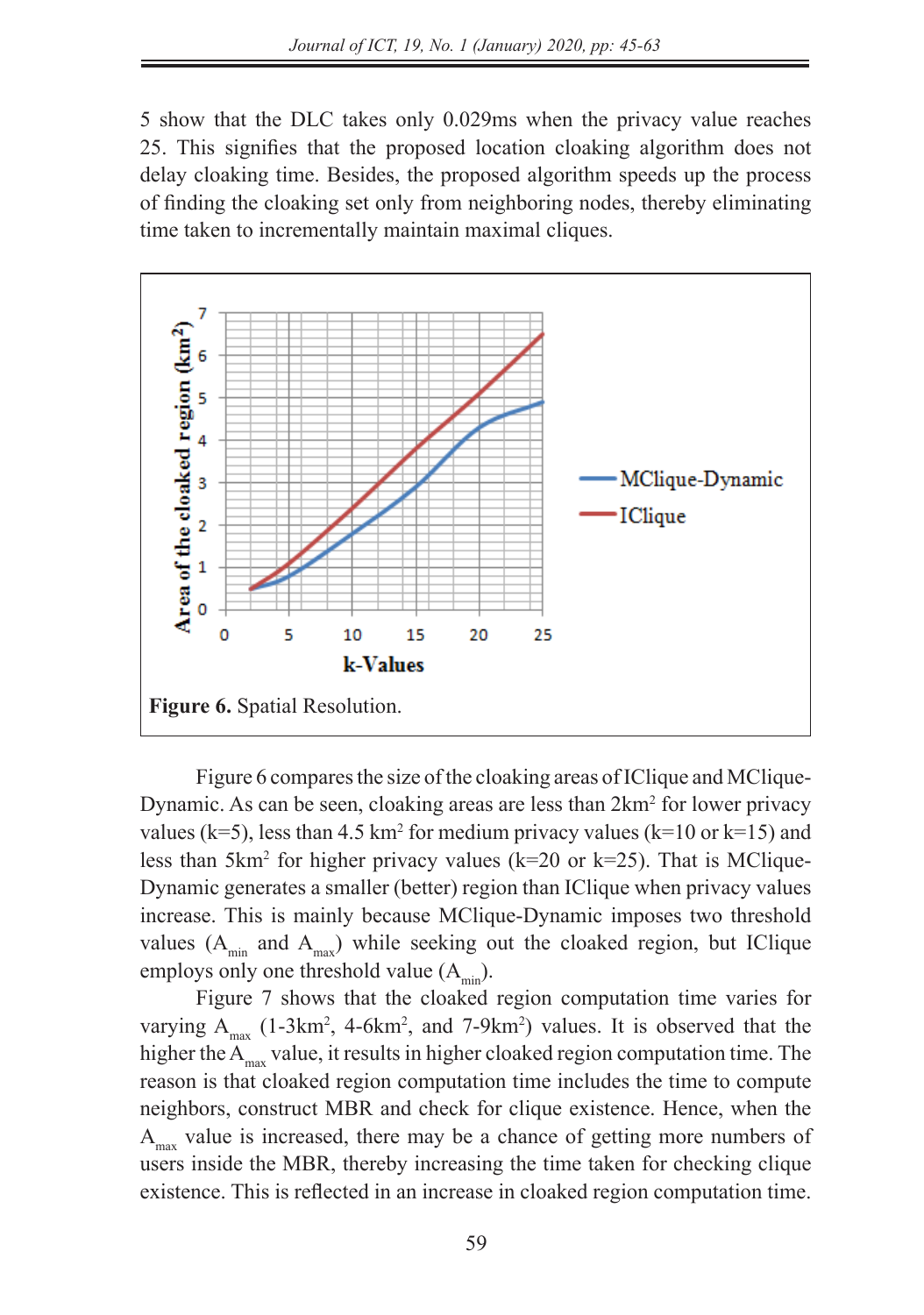

In addition, threshold values influence the size of the CR. Since the size of the CR is restricted by the threshold values, spatial resolution is affected by  $A_{\text{min}}$  and  $A_{\text{max}}$  values. A larger  $A_{\text{min}}$  and  $A_{\text{max}}$  generate a larger region as users' privacy area. Similarly, a smaller  $A_{\text{min}}$  and  $A_{\text{max}}$  lead to a smaller CR. Therefore care must be taken while choosing threshold values. In the experiment, better cloaking is achieved when selecting  $A_{\text{max}}$  at 4-6km<sup>2</sup>.

The positive side of the proposed MClique-Dynamic is a) minimization of 'out-of-time' queries and b) generation of CR that lies between two threshold values A<sub>min</sub> and A<sub>max</sub> (i.e. A<sub>min</sub>  $\leq$  cloaked area  $\leq$  A<sub>max</sub>). Through minimizing 'out-of-time' queries, most of the queries are successfully cloaked and by using threshold values the anonymizer prevents the generation of cloaked regions which are neither too small nor too large. Intuitively, a smaller CR brings better performance in terms of storage cost and computation, while a larger CR makes it better from the privacy point of view.

Despite this, regions which are too small improve the level of certainty of locating users and therefore the location privacy of users is violated. On the other hand, regions which are too large may increase processing cost of the service provider which in turn leads to a reduction in the quality of query services. Thus, the proposed MClique-Dynamic algorithm balances both the privacy of users and quality of query services in terms of generating reasonably-sized CRs. In addition, it preserves the two main ingredients of cloaking namely a) location privacy—unable to locate user and b) query anonymity—unable to identify person who sent query.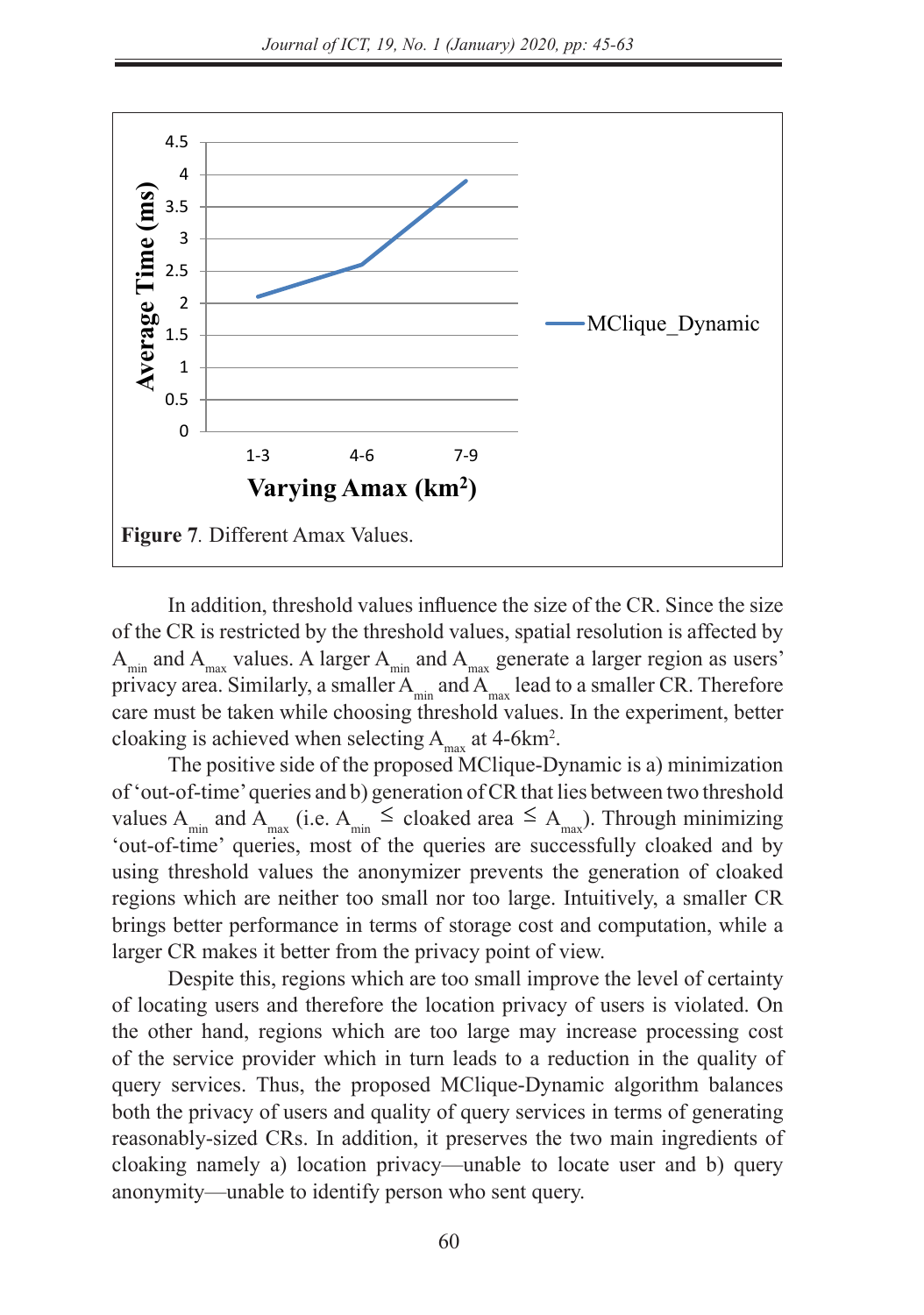### **CONCLUSION**

In this paper, we have presented the MClique-Dynamic, cloaking algorithm which safeguards the location privacy of users from location-dependent attacks. To obtain an improved success rate, duplicate queries are generated using DLC algorithm while seeking out the cloaking set. In addition, two threshold values are used to avoid the generation of CRs which are either too small or too large. As these would reduce the certainty level of locating users in populated areas, and also maintain the quality of query services. Through generating duplicate queries and reasonably-sized CRs, the proposed MClique-Dynamic is capable of protecting users' location privacy better than existing cloaking algorithms such as IClique, OptClique, and MMBClique. The improvements are shown in the experimental results using synthetic dataset generated by the mntg traffic generator.

Existing solutions to cloak users' location-contexts may degrade the usefulness of LBS applications when more numbers of requests emerge from people in different places. The reason is when query density that is user density is increased, the graph constructed by the anonymizer may become a dense graph and processing the dense graph by an anonymizer will take more time. One way to speed up the anonymization of location-context of various users is partitioning the user graph into separate units of smaller sub-graphs which can be mapped onto parallel processors of anonymity servers hosted on trusted cluster computing environment bases. In accord with this, we propose a graph partitioning based spatial cloaking algorithm in our future work.

## **ACKNOWLEDGMENT**

This research received no specific grant from any funding agency in the public, commercial, or not-for profit sectors.

## **REFERENCES**

- Bamba, B., Liu, L., Pesti, P., & Wang, T. (2008). Supporting anonymous location queries in mobile environments with privacy grid. In *Proceedings of the 17th International Conference on World Wide Web* (pp. 237-246). ACM.
- Biswas, P., & Sairam, A. S. (2017). Modeling and Performance Comparison of Privacy Approaches for Location Based Services. arXiv preprint arXiv:1711.04974.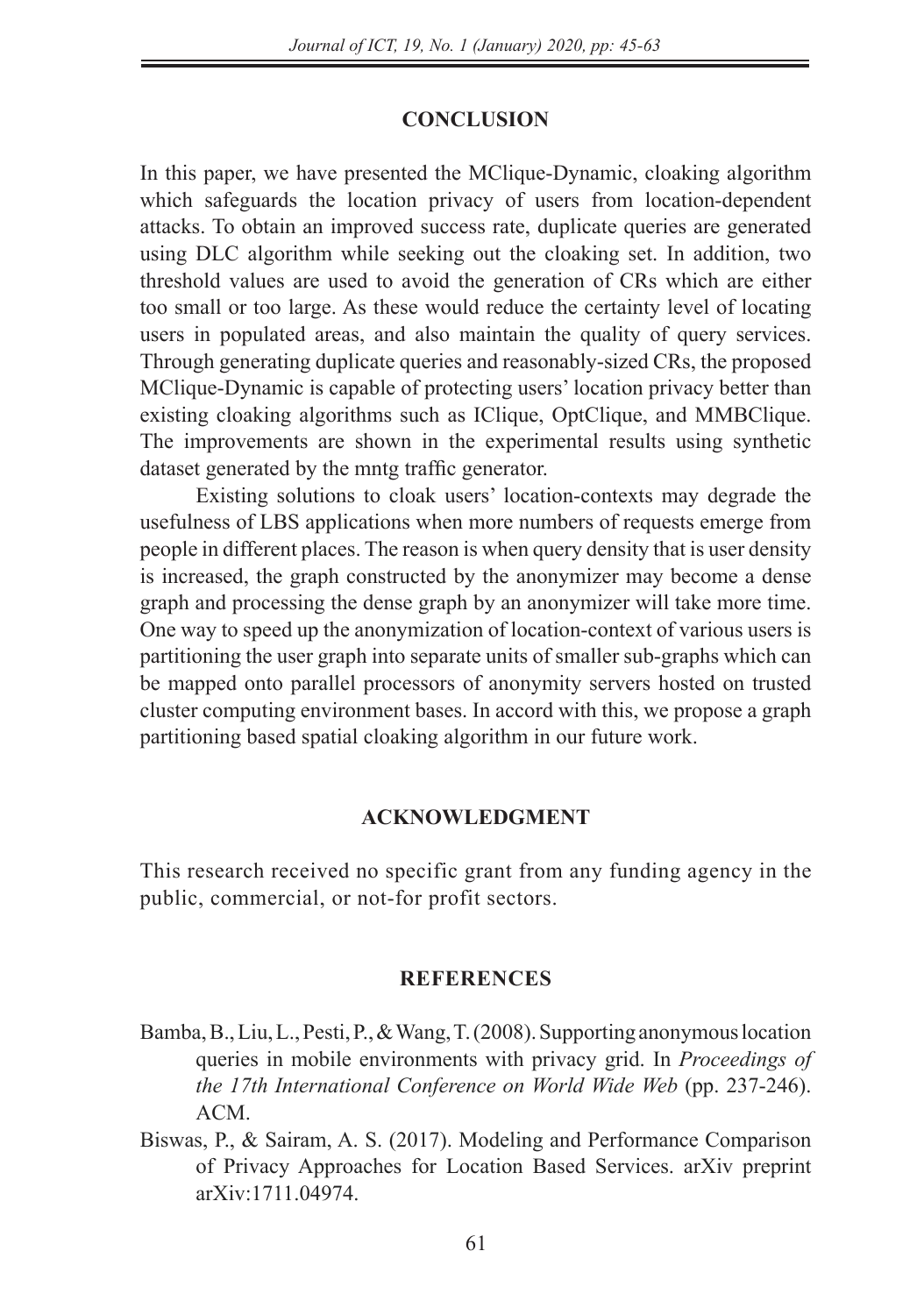- Cheng, R., Zhang, Y., Bertino, E., & Prabhakar, S. (2006). Preserving user location privacy in mobile data management infrastructures. *Privacy Enhancing Technologies* (pp. 393–412). Springer: Berlin Heidelberg.
- Chow, C. Y., & Mokbel, M. F. (2009). Privacy in location-based services: A system architecture perspective*. Sigspatial Special, 1*(2), 23–27.
- Du, J., Xu, J., Tang, X., & Hu, H. (2007). iPDA: Supporting privacy-preserving location-based mobile services. In 2007 International Conference on Mobile Data Management (pp. 212–214). IEEE.
- Gedik, B., & Liu, L. (2005). *Location privacy in mobile systems: A personalized anonymization model.* In Proceedings of the 25th International Conference on Distributed Computing Systems (ICDCS 2005) (pp. 620–629), IEEE.
- Gedik, B., & Liu, L. (2008). Protecting location privacy with personalized k-anonymity: Architecture and algorithms. *IEEE Transactions on Mobile Computing, 7*(1), 1–18.
- Ghinita, G., Damiani, M. L., Silvestri, C., & Bertino, E. (2009). Preventing velocity-based linkage attacks in location-aware applications. In *Proceedings of the 17th ACM SIGSPATIAL International Conference on Advances in Geographic Information Systems* (pp. 246–255). ACM.
- Ghinita, G., Kalnis, P., Khoshgozaran, A., Shahabi, C., & Tan, K. L. (2008). Private queries in location based services: Anonymizers are not necessary. In *Proceedings of the 2008 ACM SIGMOD International Conference on Management of Data* (pp. 121–132). ACM.
- Gruteser, M., & Grunwald, D. (2003). Anonymous usage of location-based services through spatial and temporal cloaking. In *Proceedings of the 1st International Conference on Mobile Systems, Applications and Services* (pp. 31–42). ACM.
- Kalnis, P., Ghinita, G., Mouratidis, K., & Papadias, D. (2007). Preventing location-based identity inference in anonymous spatial queries. *IEEE Transactions on Knowledge and Data Engineering, 19*(12), 1719–1733.
- Kuang, L., Wang, Y., Ma, P., Yu, L., Li, C., Huang, L., & Zhu, M. (2017). An Improved Privacy-Preserving Framework for Location-Based Services Based on Double Cloaking Regions with Supplementary Information Constraints. Security and Communication Networks.
- Lin, Y. M., Zakariah, M. I., & Mohamed, A. (2010). Data leakage in ICT outsourcing: Risks and countermeasures*. Journal of ICT, 9*, 87–109.
- Mokbel, M. F., Chow, C. Y., & Aref, W. G. (2006). The new Casper: Query processing for location services without compromising privacy. In *Proceedings of the 32nd International Conference on Very Large Data Bases* (pp. 763–774). VLDB Endowment.